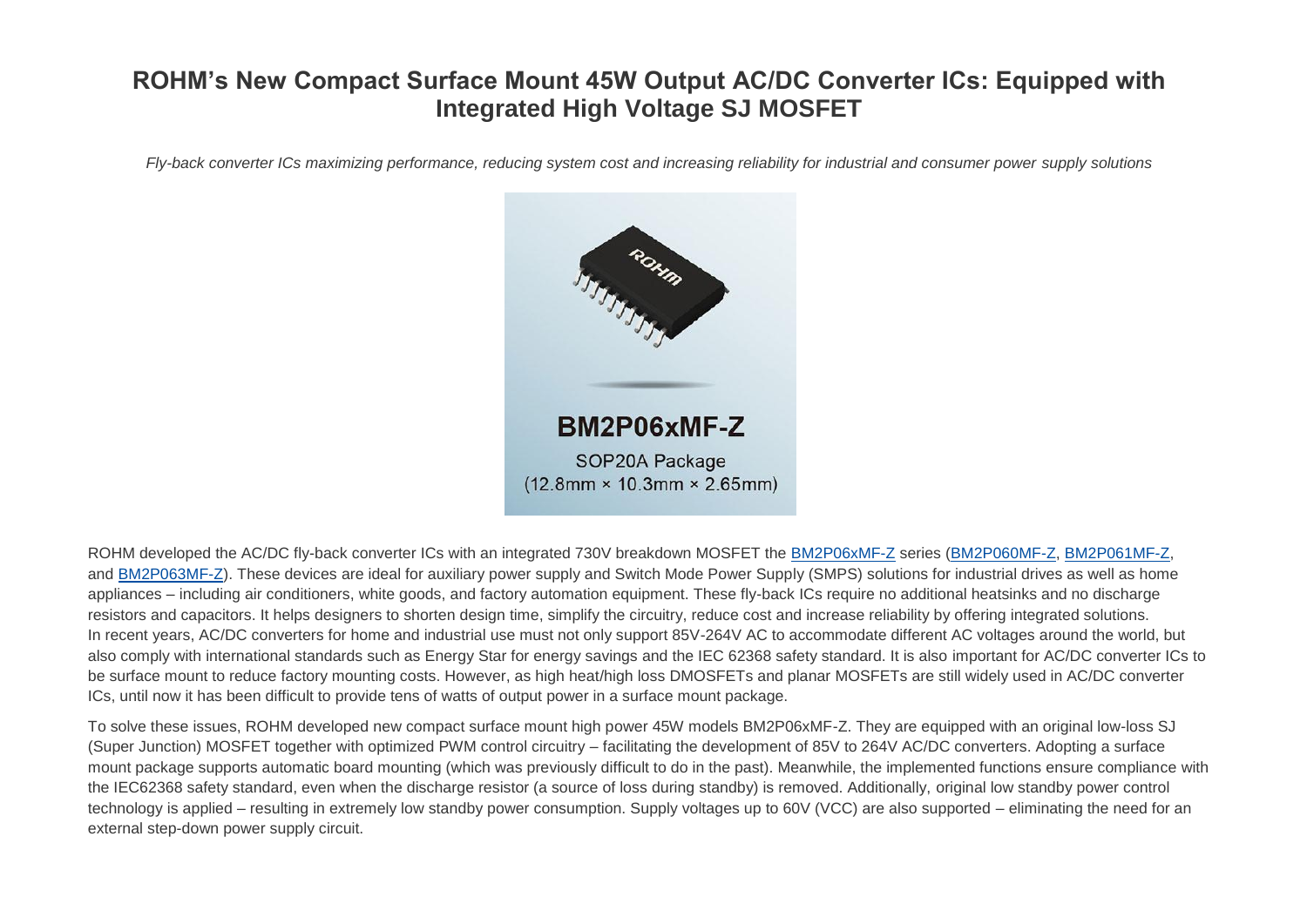

Compared to general products with equivalent performance, automatic mounting contributes to lower factory mounting costs. Moreover, ROHM is able to reduce standby power by over 90% along with the number of power supply circuit components by four, contributing to greater power savings and higher reliability in applications.

Going forward, ROHM will continue to deliver greater system energy savings and optimization by not only developing a wide range of power semiconductors and advanced analog ICs, but also by providing optimal solutions for each application.

### **Key Features**

### **1. 45W class surface mount package significantly reduces factory mounting costs**

These latest products integrate a low loss (low ON resistance) 730V SJ MOSFET along with both startup and optimized control circuits in a compact high heat dissipation surface mount package (SOP20A). In addition to compatibility with input voltages from 85V to 264V AC, the surface mount package supports high output power up to 45W (24V  $\times$ 1.875A=45W), which has been difficult to achieve in the past, while significantly reducing mounting costs by enabling automatic mounting not possible with general through-hole types.

### **2. Reduces standby power consumption by 90% or more over standard products**

The BM2P06xMF-Z series utilizes a control circuit (X capacitor discharge function) that leverages ROHM's high voltage process and analog design technologies to meet the safety requirements of the IEC 62368 standard even without a discharge resistor (which is a source of loss but was previously essential). At the same time, original low standby power control technology (which provides optimal control of the switching frequency of power semiconductor and current flowing through the isolation transformer) further reduces IC power consumption during application standby, resulting in a system standby power consumption of just 17mW (at 0W output, 230VAC) – reducing standby power consumption by more than 90% vs general products.

Also included is a noise reduction mode that suppresses noise from the isolation transformer components. This mode can be turned OFF to decrease standby power or be turned ON and adjusted if there is a concern about isolated transformer component noise or a need to minimize the workload for countermeasures.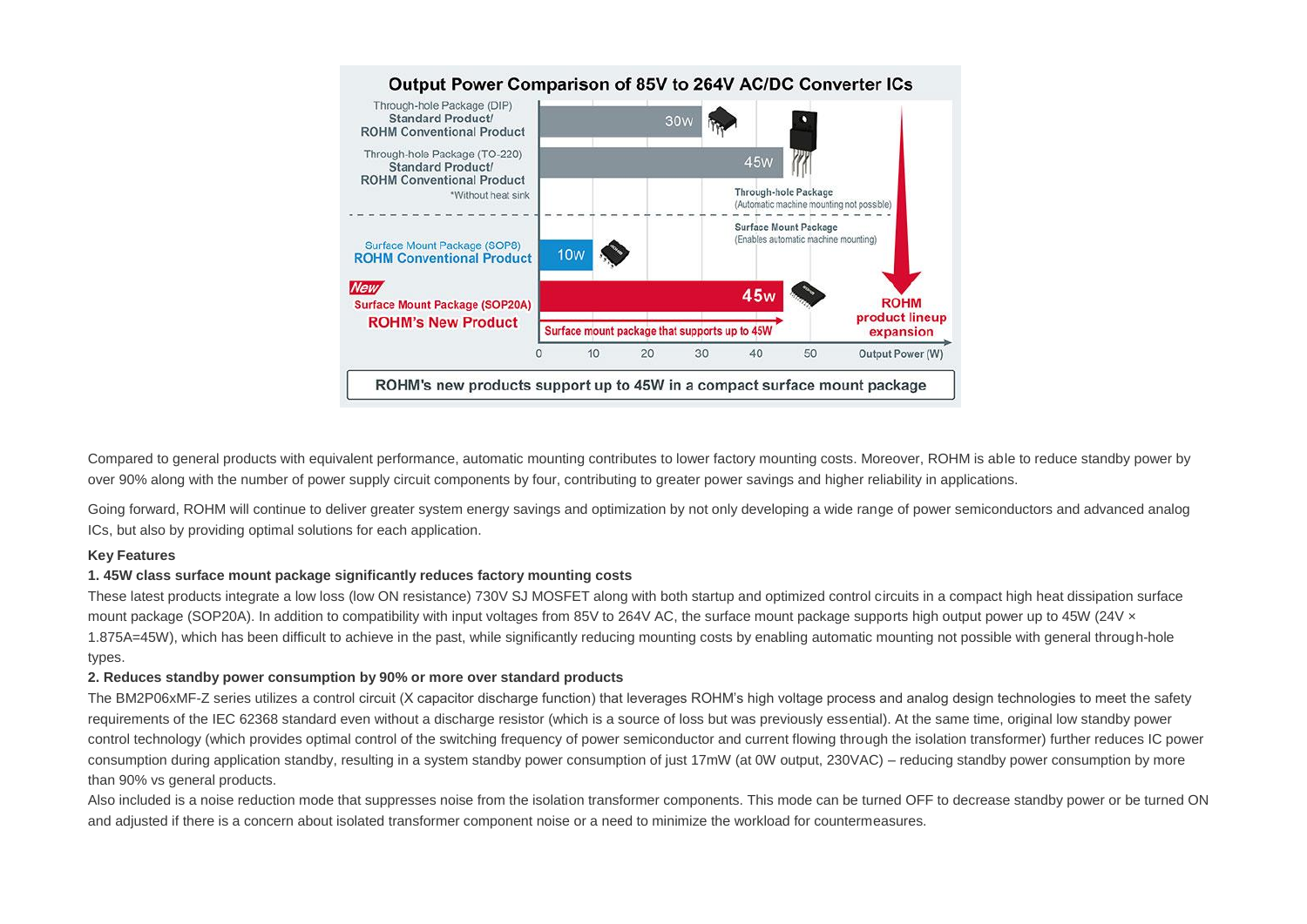

## Standby Power Consumption Comparison of 85V to 264V AC/DC Converter ICs

#### **3. Decreases the number of power supply circuit components by four along with the risk of power semiconductor failure, contributing to higher reliability**

These new products support operation over a wide VCC voltage range from 11V to 60V. The maximum power supply voltage of 60V is twice that of standard products, providing superior reliability against external noise and surge voltages. At the same time, it is possible to reduce the number of external step-down power supply circuit components that are typically required by four, while the internal SJ MOSFET which is resistant to surge voltage [featuring an avalanche (breakdown) tolerance more than 30x higher than DMOSFET and planar MOSFETs used in general products] contributes to higher system reliability by reducing the risk of power semiconductor failure.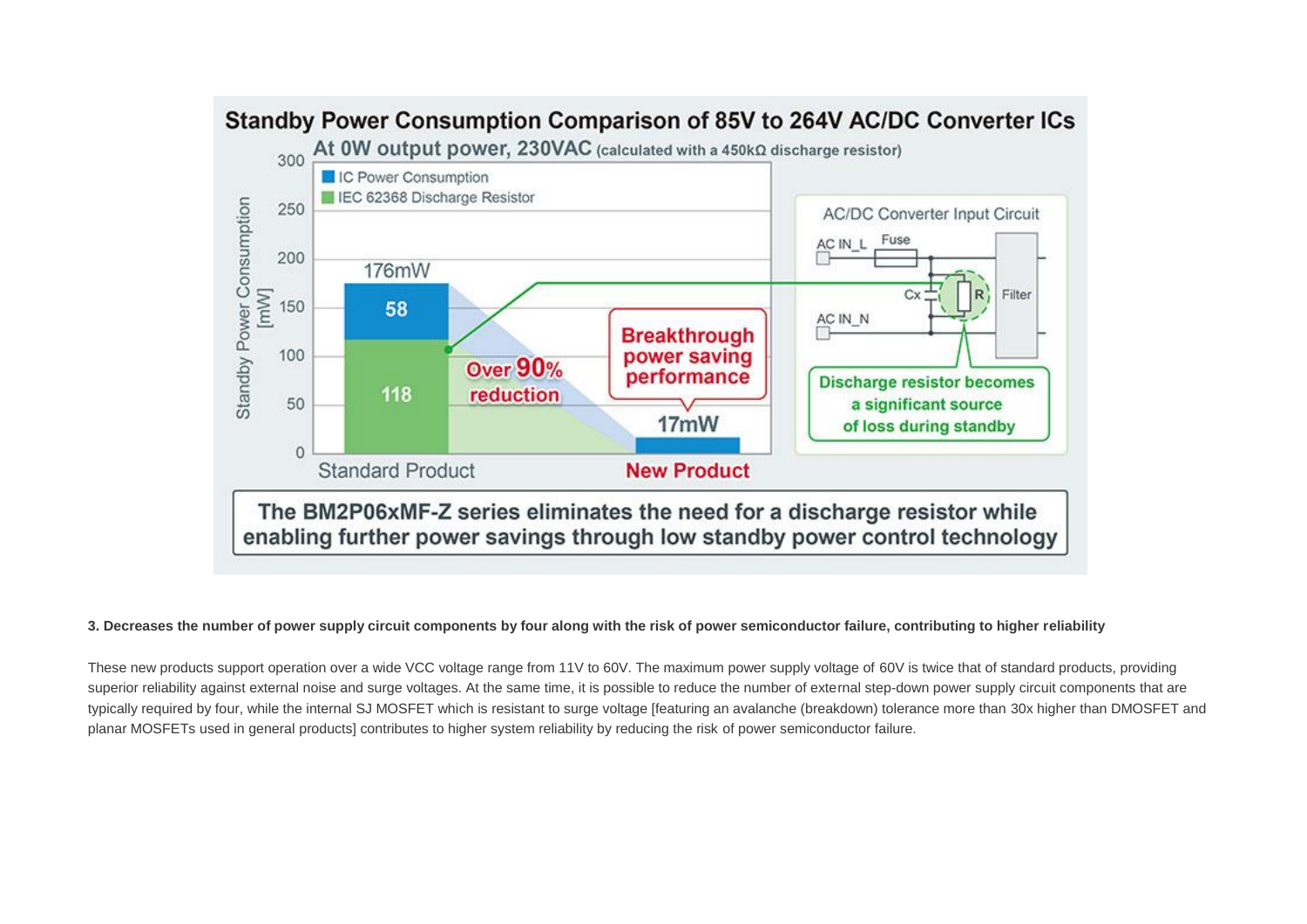

## Comparison of Power Supply Circuit Configuration: 85V to 264V AC/DC Converter ICs

### **Applications**

- Consumer electronics such as air conditioners, appliances, monitors, and hair dryers
- Industrial equipment including inverters, AC servos, routers, and office automation devices Suitable for AC/DC converters up to 45W output in consumer and industrial applications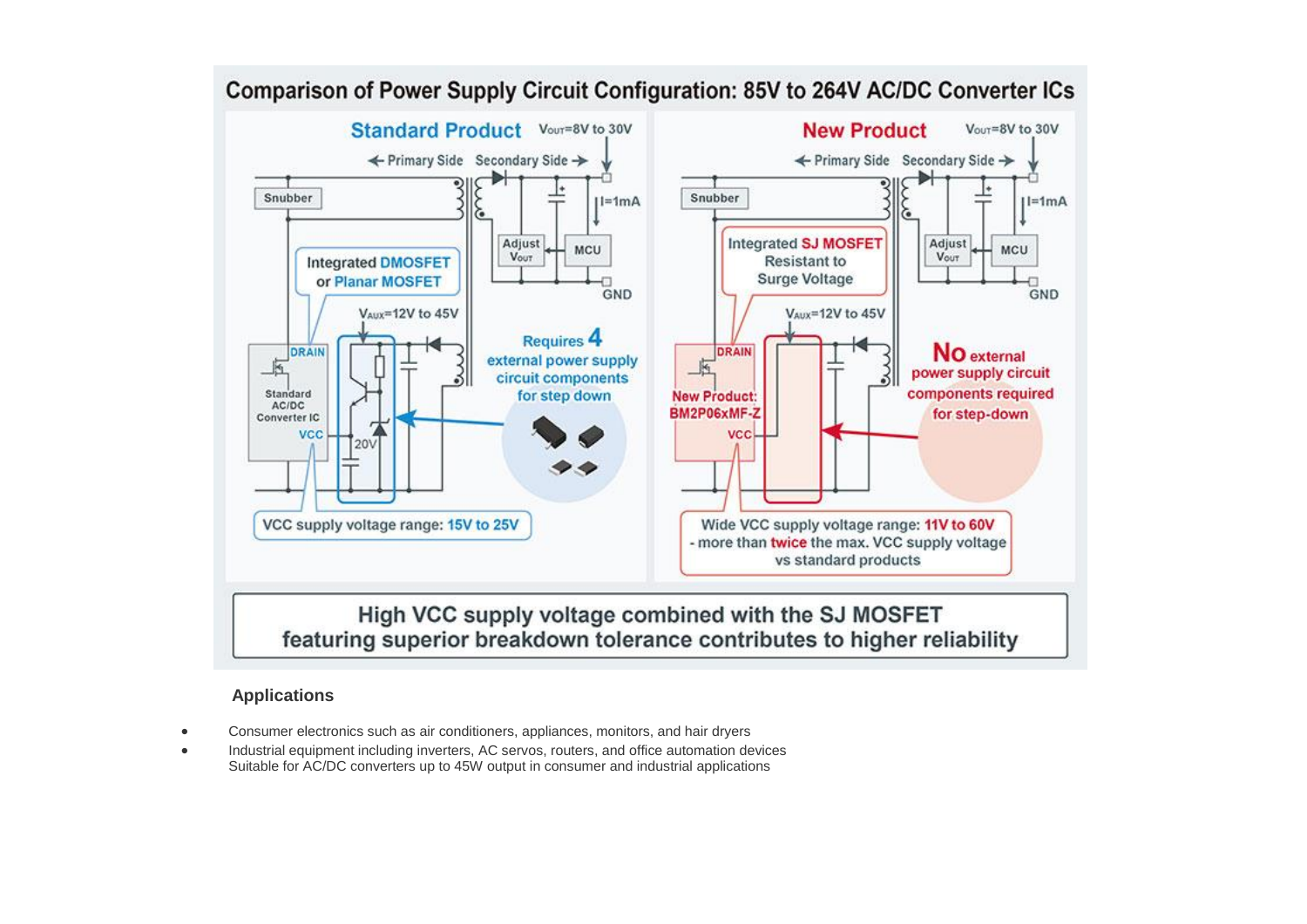# **New Product Related AC/DC Converter IC Lineup**

| Part No.                         | Package          | <b>Supply</b><br>Voltage | <b>MOSFET Breakdown</b><br>Voltage (Max.) | <b>MOSFET ON</b><br>Resistance (Typ.) | Switching<br>Frequency (Typ.) | <b>FB OLP</b>            | Operating<br>Temp.              |
|----------------------------------|------------------|--------------------------|-------------------------------------------|---------------------------------------|-------------------------------|--------------------------|---------------------------------|
| BM2P016-Z<br><b>Series</b>       | DIP7K            | 8.9V to<br>26.0V         | Drain 650V                                | $1.4\Omega$                           | 65kHz                         | Auto Restart<br>or Latch | $-40^{\circ}$ C to $+$<br>105°C |
| <b>BM2P016T</b><br><b>Series</b> | TO220-<br>7M     |                          |                                           |                                       |                               | <b>Auto Restart</b>      |                                 |
| <b>BM2P091F</b><br><b>Series</b> | SOP <sub>8</sub> |                          |                                           | $4.0\Omega$ or $8.5\Omega$            |                               | Auto Restart<br>or Latch |                                 |
| New,<br><b>BM2P060MF-Z</b>       | SOP20A           | 11.0V to<br>60.0V        | <b>VH 650V</b><br>Drain 730V              | $0.7\Omega$                           |                               | Auto Restart             |                                 |
| <b>New</b><br><b>BM2P061MF-Z</b> |                  |                          |                                           | $1.0\Omega$                           |                               |                          |                                 |
| <b>New</b><br><b>BM2P063MF-Z</b> |                  |                          |                                           | $3.0\Omega$                           |                               |                          |                                 |
| BM2P060LF-<br>Z☆                 |                  |                          |                                           | $0.7\Omega$                           |                               | Latch                    |                                 |
| BM2P061LF-<br>Z☆                 |                  |                          |                                           | $1.0\Omega$                           |                               |                          |                                 |